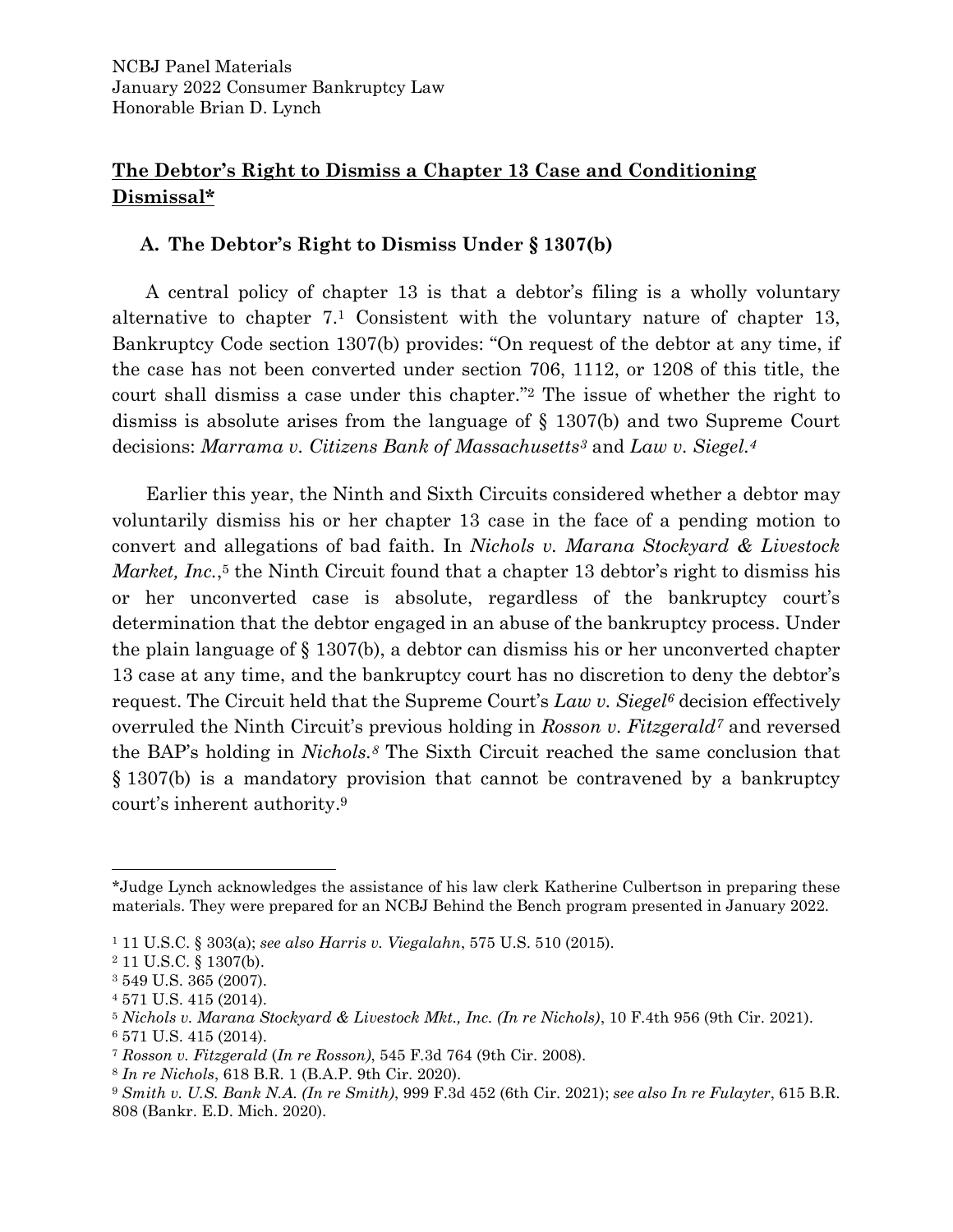The *Rosson* decision, which *Nichols* overturned, had relied on the Supreme Court's *Marrama* decision in holding that the right to dismiss is not absolute but qualified by the bankruptcy court's authority to deny dismissal on grounds of bad faith conduct or to prevent an abuse of process. <sup>10</sup> But *Nichols* relied on the subsequent Supreme Court decision in *Law v. Siegel.* In *Law v. Siegel*, the Supreme Court explained that, although a bankruptcy court possesses broad inherent authority under § 105(a)<sup>11</sup> to sanction a debtor's abusive practices, a debtor's bad faith is not sufficient to warrant deviation from the Bankruptcy Code's express confines. <sup>12</sup> The Supreme Court held that a bankruptcy court's general sanctioning powers are subordinate to explicit mandates of other Bankruptcy Code sections.<sup>13</sup> Both *Nichols*  and the Sixth Circuit in *Smith* hold that § 1307(b) is such an explicit mandate.

## **B. Conditioning Dismissal with Bars to Refiling and Other Sanctions**

In holding that the right to dismiss is absolute, the *Nichols* court noted that the Bankruptcy Code provides other "ample alternative tools to address debtor misconduct." Section 349(a) provides that the effect of dismissal prior to discharge is without prejudice, and the debtor is not barred from receiving a discharge in a subsequent case of those debts that were dischargeable in the dismissed case, "unless the court, for cause, orders otherwise . . . ." Section 349(a) goes on to add: "nor does the dismissal of a case under this title prejudice the debtor with regard to the filing of a subsequent petition under this title, except as provided in section 109(g) of this title."

Section 109(g), which defines the eligibility requirements to become a debtor under the Bankruptcy Code, also places limits on the ability of a chapter 12 or 13 debtor to refile for a period of 180 days if the case was dismissed for willful failure of the debtor to abide by orders of the court or to appear before the court in proper prosecution of the case.

<sup>10</sup> 545 F.3d at 774.

<sup>&</sup>lt;sup>11</sup> "The court may issue any order, process, or judgment that is necessary or appropriate to carry out the provisions of this title. No provision of this title providing for the raising of an issue by a party in interest shall be construed to preclude the court from, sua sponte, taking any action or making any determination necessary or appropriate to enforce or implement court orders or rules, or to prevent an abuse of process." 11 U.S.C.  $\S$  105(a).

<sup>12</sup> 571 U.S. at 426.

<sup>13</sup> *Id.* at 421.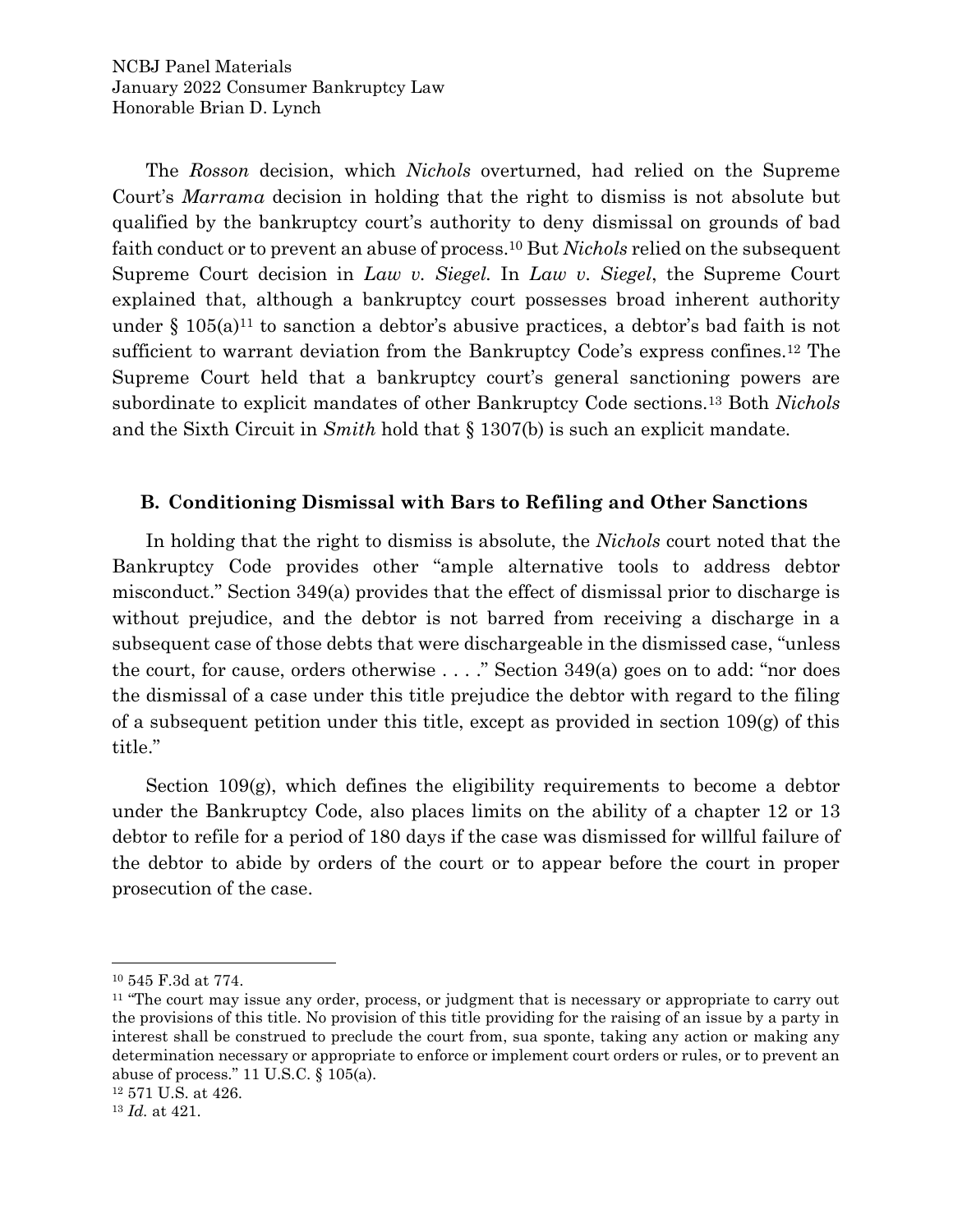NCBJ Panel Materials January 2022 Consumer Bankruptcy Law Honorable Brian D. Lynch

Relying on the text of these provisions, bankruptcy courts have concluded they maintain the authority to supplement the debtor's request to dismiss under  $\S 1307(b)$ with remedial measures such as issuing a filing injunction. Two recent cases have looked closely at the interplay between §§ 349(a) and 1307(b).

In *In re Minogue*,<sup>14</sup> the Court concluded that the debtor's right to dismiss under § 1307(b) was absolute and then addressed what conditions and sanctions it could place on a debtor's voluntary dismissal when the debtor committed a number of acts constituting bad faith. The Court found "authority to issue remedial orders . . . to address a debtor's bad faith conduct or abuse of bankruptcy process"<sup>15</sup> under §§ 349(a) and 109(g) and approved an agreed order dismissing the case with prejudice to bar any subsequent bankruptcy case under any chapter for a two-year period.

The Ninth Circuit BAP recently held in *In re Duran*<sup>16</sup> that every dismissal, including one based on a § 1307(b) motion, triggers a § 349(a) issue of whether "cause" exists to order that dismissal be with prejudice. The Ninth Circuit follows a "totality of circumstances test" to consider whether sufficient cause exists to dismiss the debtor's case with prejudice.<sup>17</sup> Under *In re Leavitt*, the court considers the following factors: (1) whether the debtor misrepresented facts in his or her petition or plan, unfairly manipulated Bankruptcy Code, or otherwise filed his or her petition or plan in an inequitable manner; (2) the debtor's history of filings and dismissals; (3) whether the debtor only intended to defeat state court litigation; and (4) whether egregious behavior is present.<sup>18</sup> Considering the *Leavitt* factors, the Ninth Circuit BAP held that the chapter 13 debtor's right to dismiss does not immunize the debtor from the consequences of a dismissal with prejudice. The *Duran* court found that the creditor sustained their burden of proving the debtor's conduct was egregious, inequitable, and in bad faith under § 349 and affirmed the bankruptcy court's dismissal with prejudice.

The *Duran* court also held that there was no particular procedure prescribing how or when to initiate a contest regarding "cause" to order that dismissal be with prejudice so long as there is due process notice appropriate for denial of discharge and a hearing. In dicta, it offered that the hearing on "cause" might take place after the case was dismissed. It further held that the proponent of a  $\S$  349(a) prejudice

<sup>14</sup> 632 B.R. 287 (Bankr. D.S.C. 2021).

<sup>15</sup> *Id.* at 294.

<sup>16</sup> 630 B.R. 797 (B.A.P. 9th Cir. 2021).

<sup>17</sup> *Leavitt v. Soto (In re Leavitt)*, 171 F.3d 1219 (9th Cir. 1999).

<sup>18</sup> *Id.* at 1224.